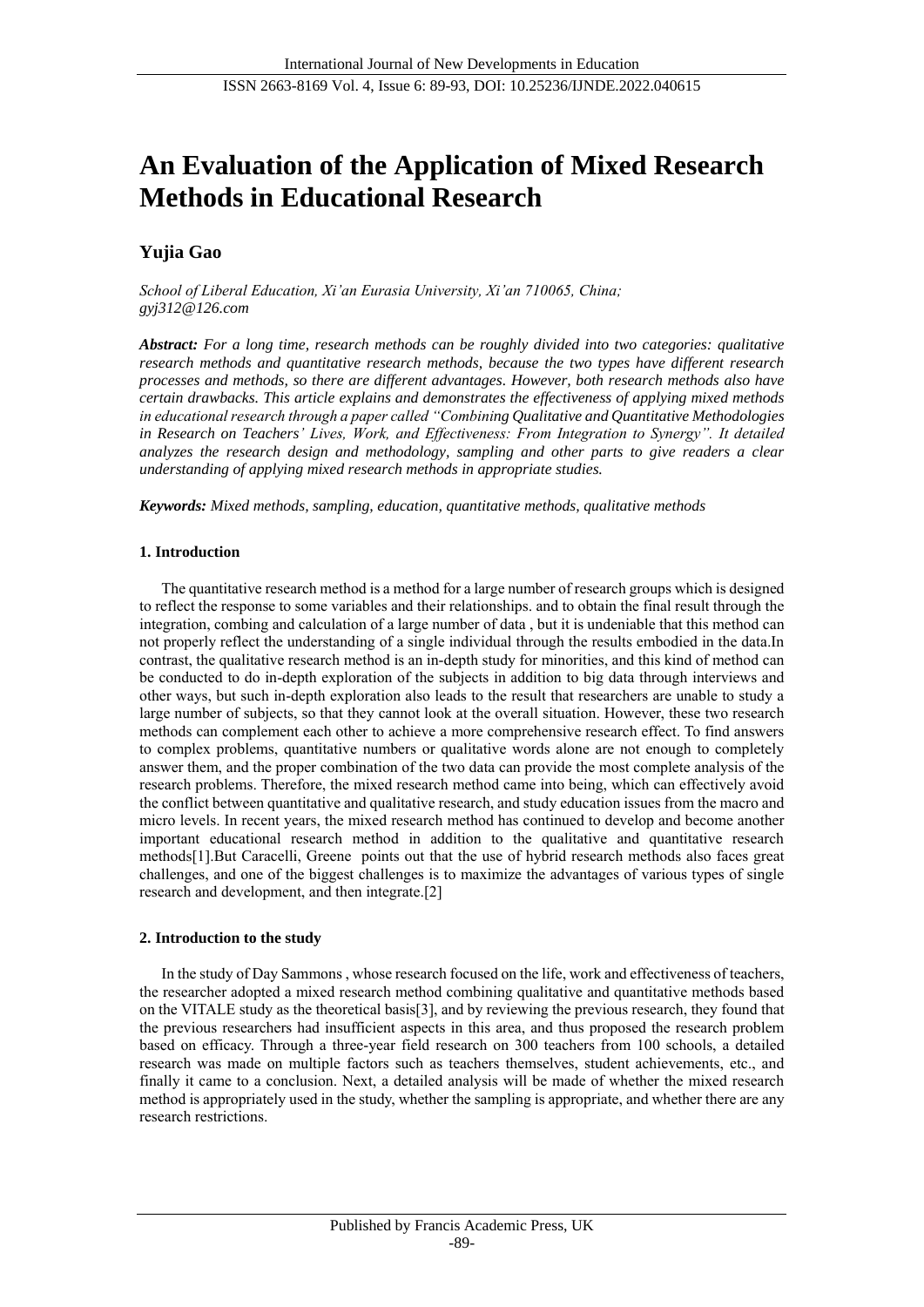#### **3. Research design and methodology**

Creswell & Clark think that mixed research methods are appropriate when there are several situations: the need for quantitative and qualitative research orientations, the need to strengthen the research with a second source, the need to interpret quantitative results and also the need for qualitative exploration first. [4]Moreover, in many studies, most analysis of "efficacy" are based on applying quantitative research methods, collecting and analyzing large amounts of data `to reach final conclusions. However, many researchers have criticized that quantitative studies are too simple to reflect why and how some internal and external conditions affect the final output results and cannot explain what is relevant to these results. Therefore, the study chose a mixed research method, and it is appropriate to use a combination of the two research methods. Since teacher effectiveness is influenced by many other relevant factors in addition to some quantifiable indicators, and these factors may have an impact on the results of the study, the use of mixed research methods can obtain big data while starting from the details to draw clearer and more powerful conclusions. [3] They believe that the mixed research method can provide researchers with a more comprehensive, meticulous and coordinated perspective on the "effectiveness" level of research than previous research methods, so it is more reasonable to choose it as a research method to study faculty effectiveness.

The whole study is based on the previous VITALE research, and at the beginning of the article, a brief review of the VITALE study was made, and the concept of "teacher effectiveness" was constructed from the previous study, which is very reasonable and makes this study theoretically supported.

After starting the study, a large-scale survey was conducted in 7 school districts, followed by the selection of 300 teachers from 100 schools who did the case study, and the research question involved how to define effectiveness and how to measure the effectiveness of teachers with different backgrounds, the different factors that affect the effectiveness of teachers themselves and teachers, etc. The data are mainly derived from interviews with teachers, questionnaires and performance data for students, and interviews with school leaders. In the specific study, the researchers also selected some quantitative data from students, school leaders, mixed qualitative interviews and quantitative data of student achievements, which are closely related to teacher effectiveness, and process it to qualitative data. Then organically mixed these two kinds of data to varying degrees in the process of data collection, testing and final analysis. However, because the information comes from the subject, the questions are generally openended, so that the interviewee can answer the interviewed questions from their own perspective. But because the article does not list the interview questions in the main part or appendix, it cannot be evaluated. There are generally four models for mixed studies, namely triangulation design, embedded design, interpretive design, and exploratory design [4]. In the article studied in this paper, the study mainly used a triangular correction design, and at the same time, other designs were mixed in the specific research section:

(1) In general, the entire design belongs to the triangular correction design to carry out quantitative and qualitative studies, and the relevant results are obtained after the respective data collection, transformation and analysis, and then compared and correlated, and finally interpreted.[5] In the course of the study, two different research methods were integrated to obtain quantitative and qualitative data, such as student achievement and teacher interviews. However, in the specific process, some other designs were mixed. [4]

(2) In the initial study, a quantitative survey of large groups was conducted. And through the results, the participants were selected and a series of studies were conducted, which also applies the first step in using explanatory design: the principle of participant selection patterns. [4]

(3) In the post-questionnaire interview, the researchers used the Grounded Theory method [3], which is to conduct systematic collation and analysis of qualitative data to form a theory. That is, to collect multiple sources of information, and then from the propositions or hypotheses generated in them and discover the theory. In this study, the researchers scientifically designed the questionnaire by reading a large amount of literature, and then used the conclusions obtained from the questionnaire analysis to redesign further interview plans and specific interview content, so the research method was reasonable and prudent.

This interactive mix of re-data collection, data analysis, and result interpretation makes the researchers' analysis, interpretation, and comprehensive understanding of the final results more in depth and clear, and this method is more effective than any single method.[6]

On the whole, such a design is in line with the idea of mixed research methods, and the two types of research methods are necessarily combined and interpreted, and complement each other's strengths. The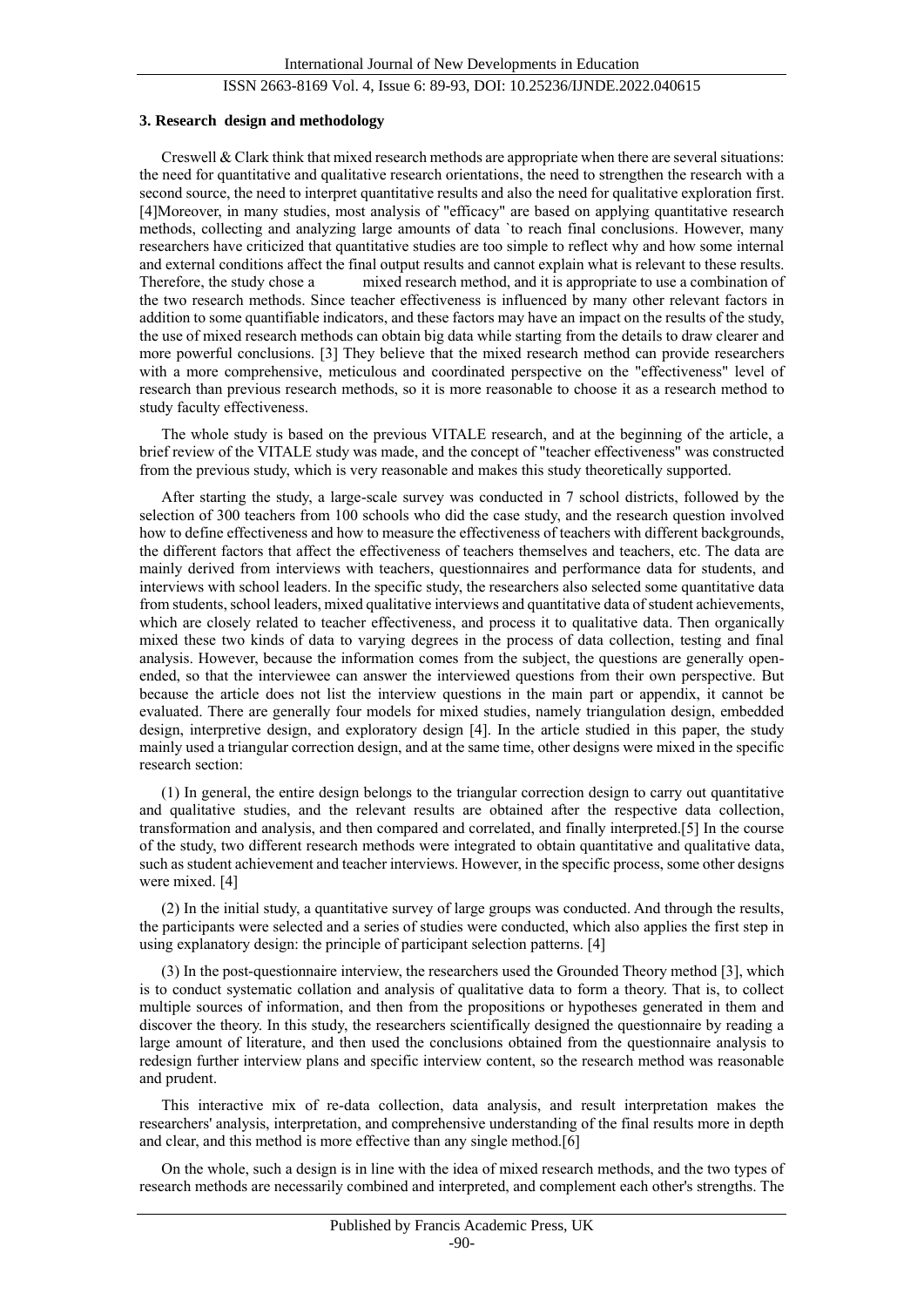research design and research methods are more reasonable.

#### **4. Sampling**

Whether the respondent of each study meets the needs of the study, the sample size of the respondent, and whether the sampling is reasonable are all crucial to the value of the entire study, so whether sampling is appropriate in this study? Is the explanation sufficient?

### *4.1. Whether the sampling is appropriate*

As mentioned in the previous part, the original sample of this study was conducted through a largescale survey in 7 school districts, and then 300 primary and secondary school teachers from 100 schools were selected for further study. The sample size is sufficient for case studies. In the selection of the teacher sample, when selecting, their teaching experience, gender, subjects taught and teaching age, socio-economic status are taken into account. In addition, the geographical location of the school where the teachers are in is also taken into account, so the sample size is reasonable, the scope is also wide, and there is a great correlation with the topics focused on the study.

In addition to this, the study also take students' grades on a number of exams and interviews as one of the criteria for measuring teacher effectiveness. At in the student selection level, students in the second, sixth and ninth grades (1, 11, and 14 years old, respectively) were selected as respondents, because students in these three stages were considered by government agencies to be in a critical period of learning, and their test scores could better reflect the effectiveness of teachers.

Therefore, the number, relevance and richness of sampling as a whole are reasonable, but the selection of samples also has some limitations. First, since the 100 schools were all government schools and did not include teachers from other forms of schools, so some teachers were neglected, leading to the fact that the scope of application of the results was limited and there may be deviations. At the same time, the data from fieldwork of 300 teachers for 3 years was large for the qualitative study, but in the study of Creswell & Clark, it was pointed out that too many participants in the qualitative study may affect the depth of the entire study.[4]

## *4.2. Whether the sampling instruction is appropriate*

The research article introduces the main research objects - that is, the source of teachers, teaching experience and other aspects. For students, the article also specifically pointed out the grade and number of students distribution and the reason for selecting them, which was clear and reasonable.

And because in the qualitative interview section, an interview with the school leader was added, but the sample of the school leader was not explained in the article. At the same time, the article does not explain the specific situation of sampling in detail, it only points out the scope of teacher sampling, but does not explain the specific composition of the last 300 studied teachers. Finally, due to the fact that in terms of sample size, the number of respondents in the quantitative and qualitative stages are not the same. And this is not mentioned that the comparison of the two sets of data is limited due to the difference in sample size, but in practice, this problem is common.

#### **5. Theoretical and policy contributions**

Day, Sammons focuses on the study of teachers' work, life, and effectiveness. Most contributions therefore focus on the theoretical aspect.[3]

First, this study adds value to this type of research on teachers' effectiveness. In their study on teacher effectiveness, the selection of teacher samples was very extensive, involving 100 schools in 7 school districts, while the previous study was mostly limited to performances of teachers within schools in terms of effectiveness, while ignoring the differences between teachers at the school level. This study fully complemented the shortcomings of this, and the results obtained were more applicable and extensive.

At the same time, because the previous research mostly used quantitative research methods, or used qualitative research methods to study one or several aspects of minorities, ignoring the in-depth study of the qualitative research of many other factors and variables which greatly deepened its limitations. However, in this study, under the combination of quantitative data analysis and qualitative in-depth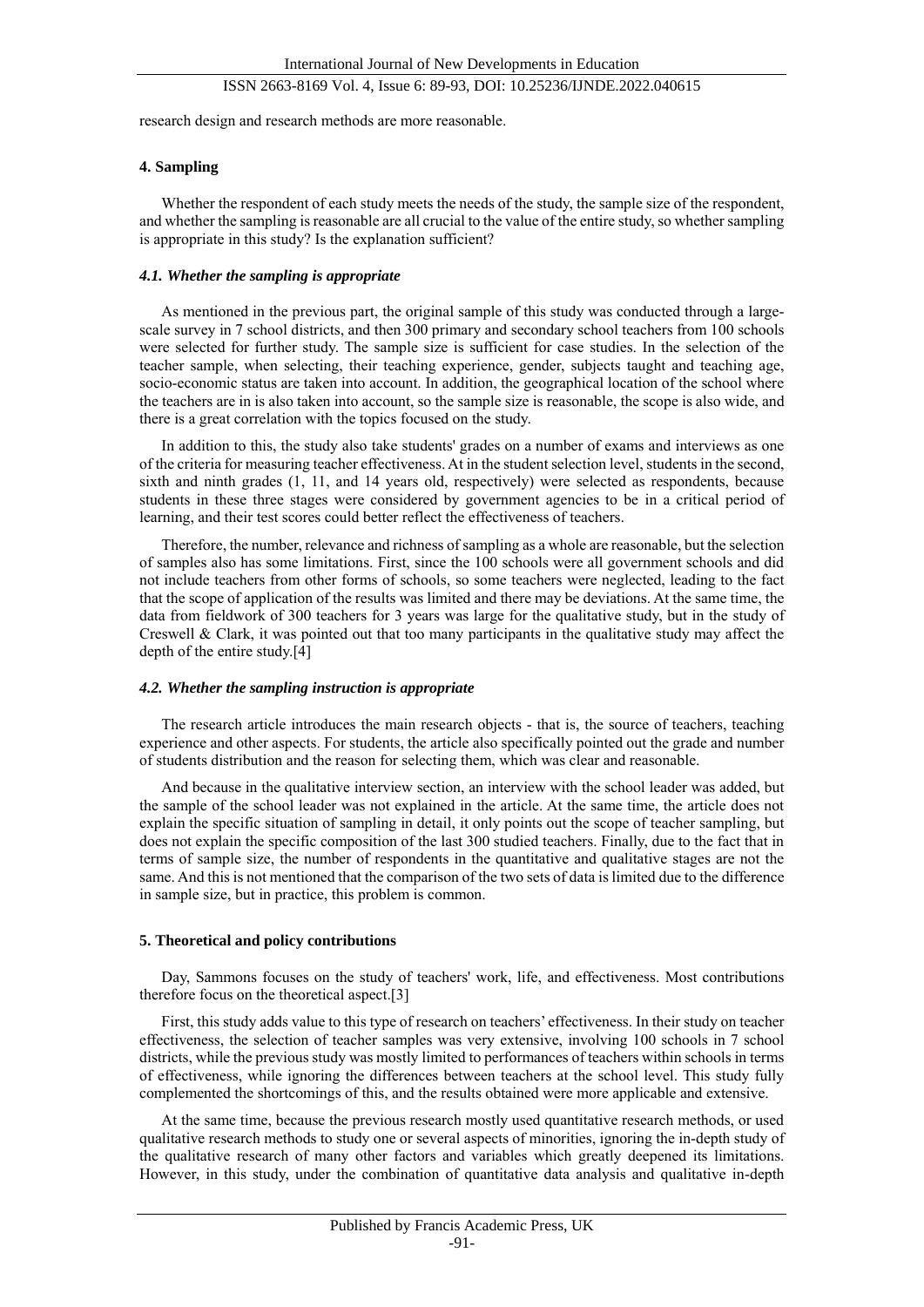research, it is more comprehensive, supplementing the theoretical research on teacher effectiveness research, and was comprehensively recorded.

In addition, there are few records in the literature of theoretical and practical discoveries made in the course of research through mixed research methods. However, this study found that the use of the mixed research method has promoted the development and integration of research methods. The findings suggest that the use of the mixed research approach can contribute to the further development of the field of study, while also giving scholars a deeper understanding of the nature, impact, and variables of teachers' work, life, and effectiveness.

## **6. Ethical issues and research constraints**

Although this study has contributed many things to the study of faculty effectiveness, there are still ethical and research limitations.

## *6.1. Ethics and Morality*

Whatever the kind of research is, it should be carried out without violating ethics. At the ethical level, the study did not specifically mention, but it is mentioned in the article that in order to protect the confidentiality and autonomy of teachers and schools, some test results will not be fed back to the school under investigation, and the students' research results and data will be used by teachers to make wrong judgments about students' performance, thus affecting teachers' teaching practices and students' learning.

## *6.2. Research Limitations*

As mentioned earlier, the limitations of this study are mainly related to the following two aspects:

## *6.2.1. Limitations in the teacher sample*

The sample of teachers only involved government schools, not teachers in private and other forms of school. However, the environment, students, and teachers' own experiences in different types of schools are different, so there are differences in teacher effectiveness. This makes the study somewhat limited, and the results of the study are only used in specific categories of schools.

## *6.2.2. Taking the improvement of student achievement rather than the overall quality of students as a criterion for measuring teacher effectiveness is not in line with the trend of educational development in today's world*

At the student level, the student's grade is only a paper-and-pencil test result, which simply reflects the student's test ability, and other qualities such as students' hands-on ability and research ability are not involved, but today, all countries in the world emphasize quality education. So in such academic research, it is easier for teachers to take students' academic performance rather than students' comprehensive development and lifelong learning as their work goals. So there are certain limitations.

#### *6.2.3. Time lag*

In the study of value-added methods, because students' academic performance is measured one year after the interview, not in real time. So there are certain limitations to relate teachers' effectiveness to students' past performance.

In summary, in this study on teacher effectiveness, on the whole, its theoretical basis is effective. And since the mixed research method is adopted, the research design and research method are better coordinated. In terms of sampling, the sample size is large, and he main source of the sample is explained, so it has made a certain contribution at the level of theory and research method, but there are still some defects in the teacher source and the measurement standard level, which needs further improvement.

## **Acknowledgements**

Xi'an Eurasia University.